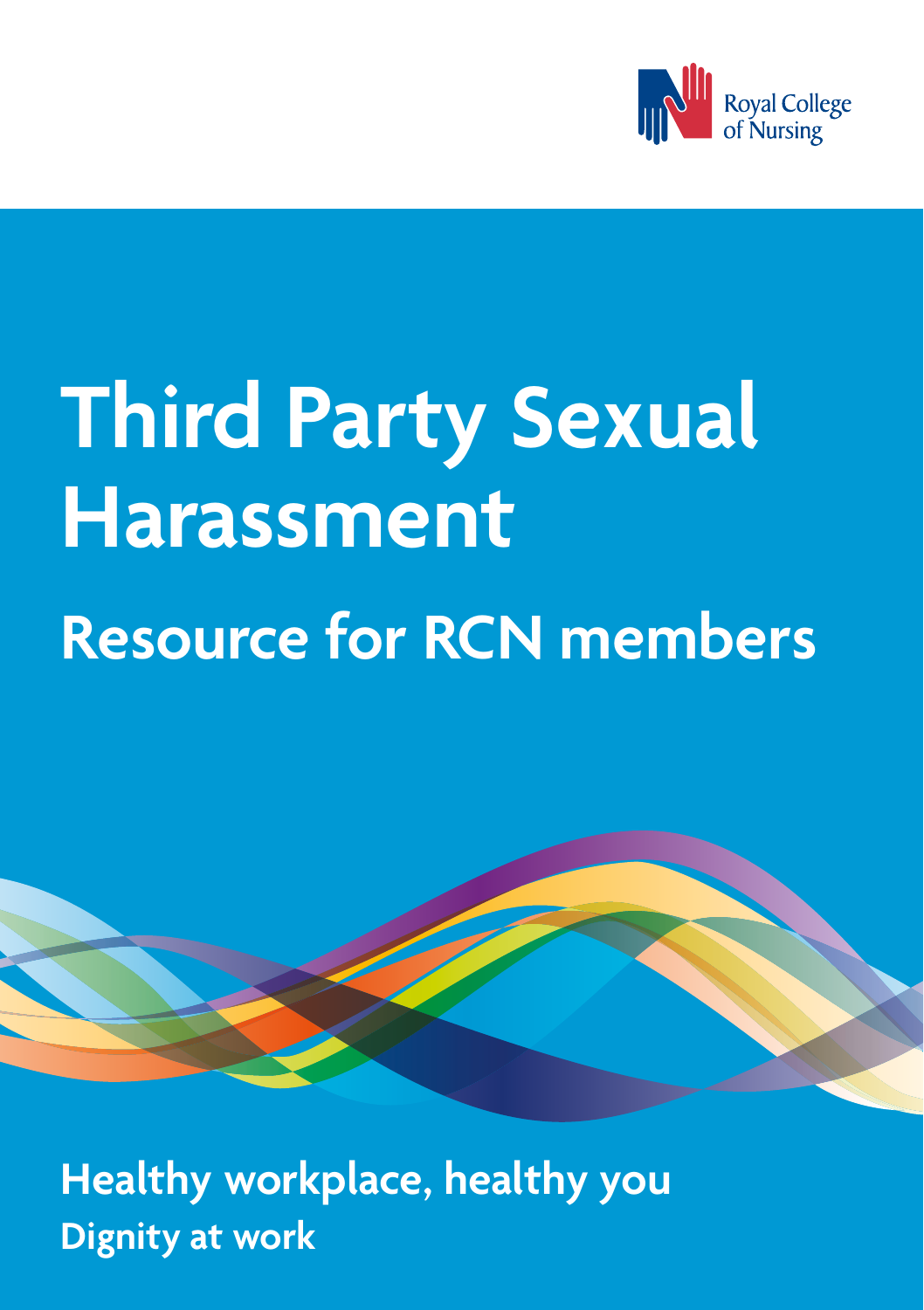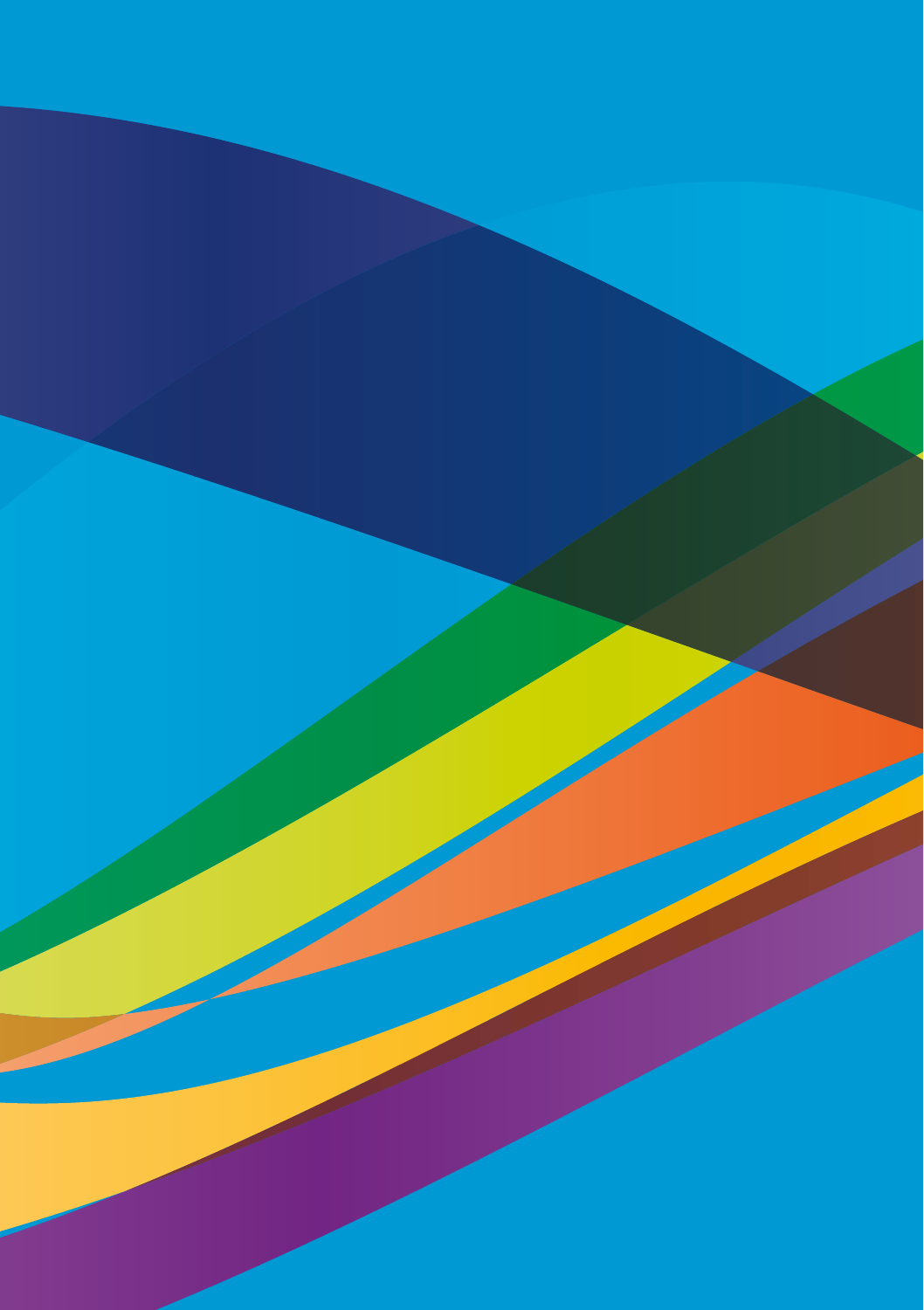## **Contents**

| <b>Third party sexual harassment</b>                                                                |        |
|-----------------------------------------------------------------------------------------------------|--------|
| What third party sexual harassment looks like<br><b>Experiencing third party sexual harassment?</b> | 5<br>5 |
|                                                                                                     |        |
| What employers should do to protect staff                                                           | 6      |
| <b>Further information and help</b>                                                                 | 7      |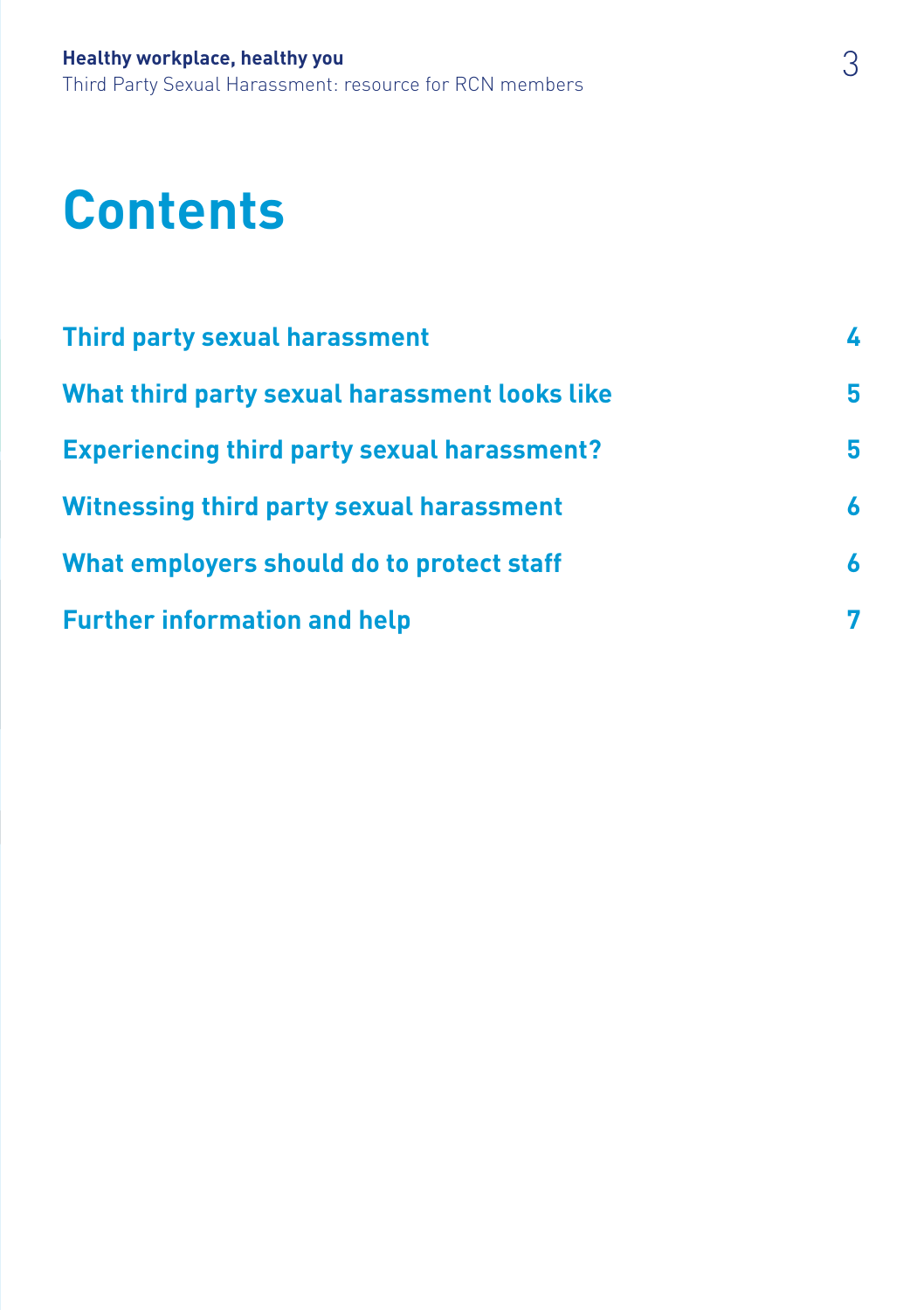### <span id="page-3-0"></span>**Third party sexual harassment**

Third party sexual harassment happens when a worker, in this case a member of the nursing workforce (including a student on placement), is sexually harassed by a client, patient, patient's associate or member of the public, whilst at work.

Nursing and midwifery staff are recognised as a group that are more likely to experience third party sexual harassment. Media depictions of nursing staff can fuel stereotypes leading to nurses being treated as fair game. Lone working nurses may be particularly vulnerable, especially those visiting patients in their homes.

Sexual harassment is defined as behaviour which violates a person's dignity and/or creates an intimidating, hostile, degrading, humiliating or offensive environment. Sexual harassment can take several forms.

Examples include:

- inappropriate touching
- unwanted sexual advances
- sharing or sending lewd images via social media.

Many of the media reports have been about men harassing women workers but anyone can be a victim of sexual harassment. Equally the perpetrator can be the same gender as the individual they are harassing.

Sometimes, third party sexual harassment can lead to sexual assault. Sexual assault or indecent assault can be defined as an act of physical, psychological and emotional violation in the form of a sexual act, inflicted on someone without their consent. It can involve forcing or manipulating someone to witness or participate in any sexual acts.

Not all cases of sexual assault involve violence, cause physical injury or leave visible marks. Sexual assault can cause severe distress, emotional harm and injuries which can't be seen – all of which can take a long time to recover from.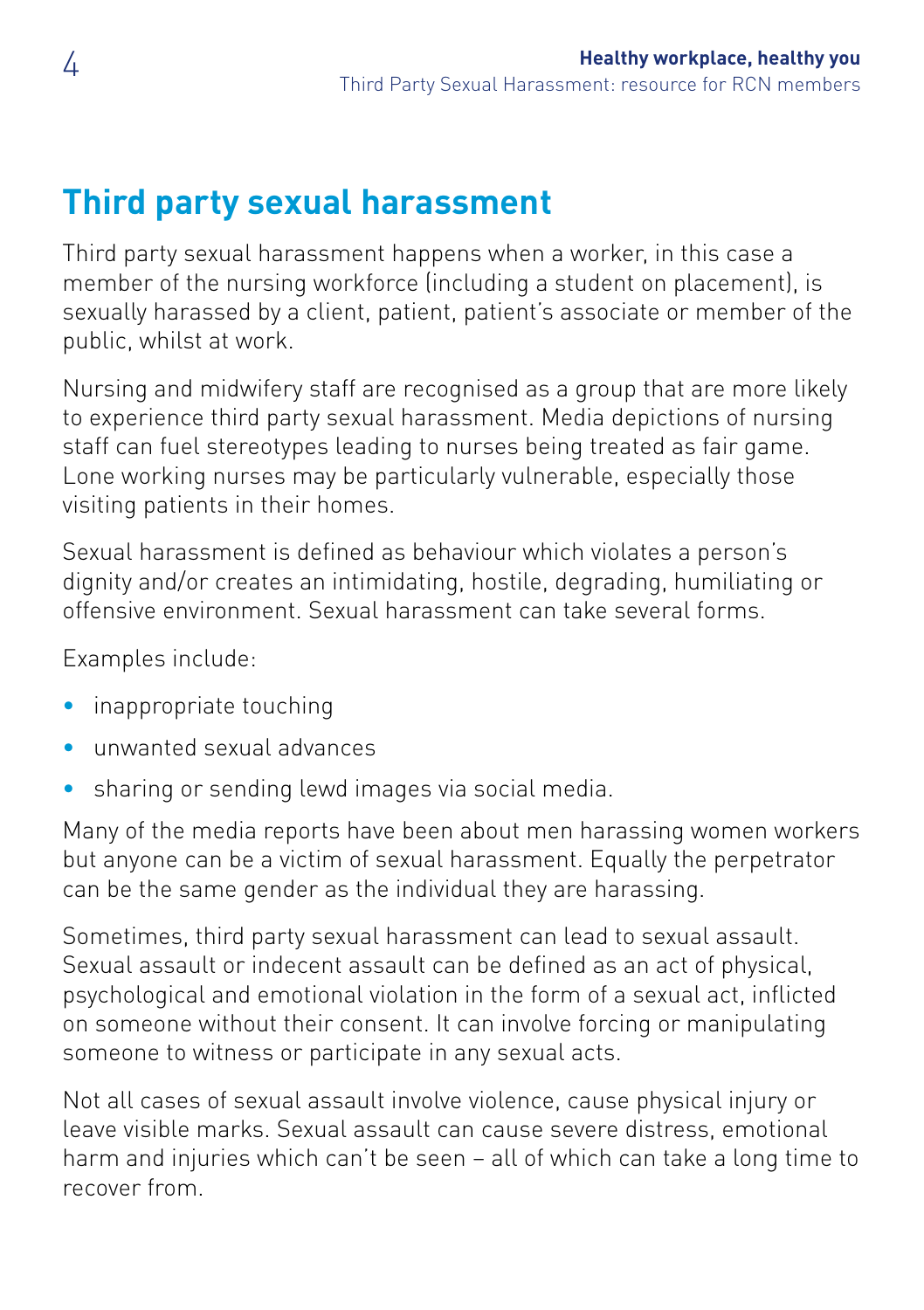#### <span id="page-4-0"></span>**Sexual assault or threats to sexually assault should always be reported to the police who should treat such cases as seriously as those of violent, physical assaults.**

Sometimes third-party sexual harassment can lead to stalking behaviours, again these should be reported to the employer and the police service.

#### **What third party sexual harassment feels like**

Third party sexual harassment can be very distressing for individuals, particularly in nursing roles where the perpetrator is a patient and nursing staff have to return to face them every work day.

This distress can lead to emotional and psychological impacts including feelings of anger and fear. The emotional

and psychological impacts can manifest as physical symptoms including palpitations, insomnia and headaches. It may result in absenteeism from work due to the stress and anxiety associated with facing the perpetrator.

#### **Experiencing third party harassment?**

Always report cases of third-party harassment to your employer. Don't be put off reporting by other colleagues or "Every time I went to make his bed he would ask me to jump in with him and made comments about my breasts an<sup>d</sup> asked me whether I had a boyfriend. It made me feel very uncomfortable."

Newly qualified nurse

managers. Anything that makes you feel uncomfortable, violated or abused, no matter how small, should be reported. It could be the start of something bigger or unbeknown to you, other staff could have complained previously.

Have a look at your employer's policy on violence, abuse and workplace harassment and follow the steps on how to report, laid out in the policy.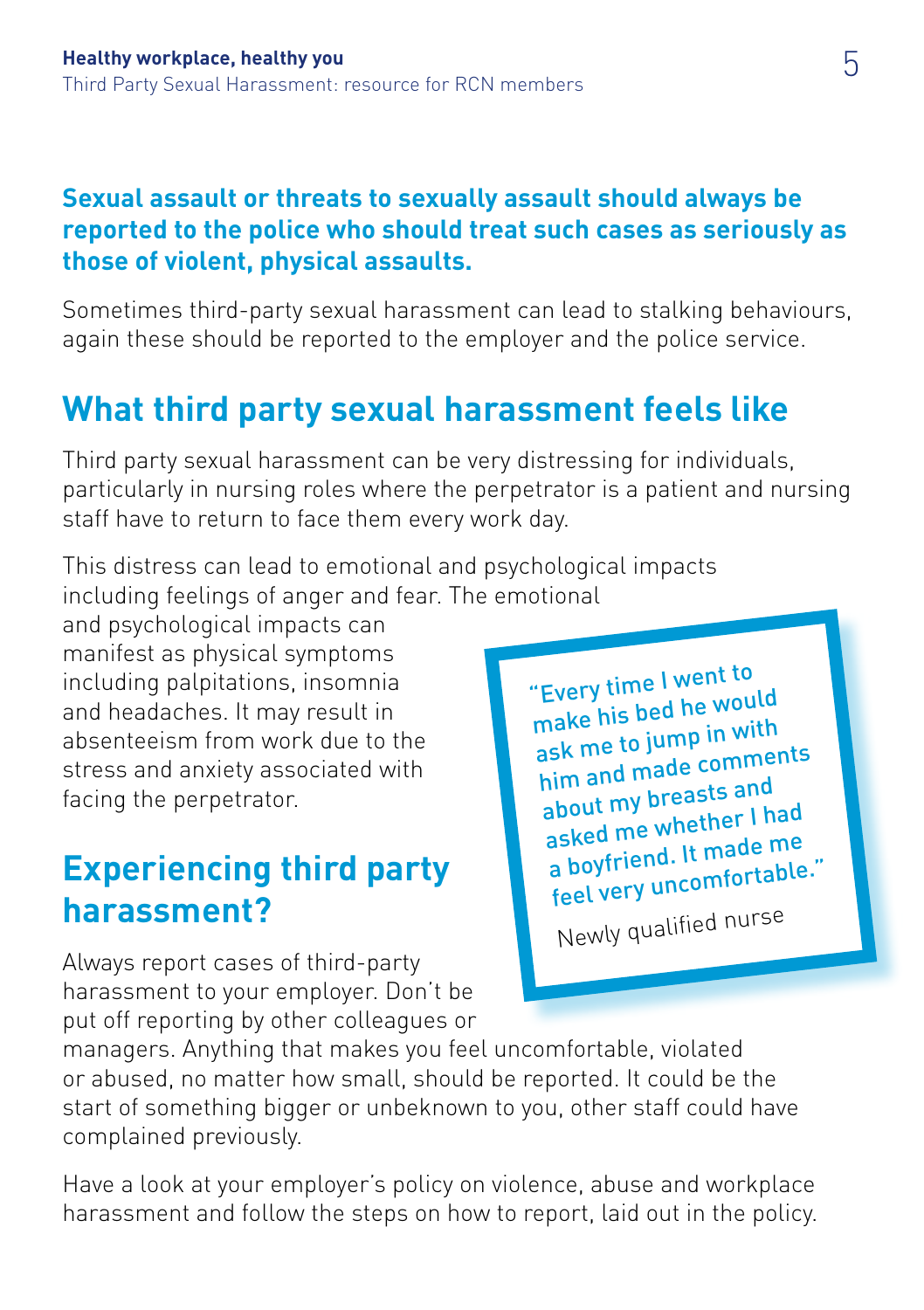<span id="page-5-0"></span>If there is no policy, report verbally to your manager and record it on your organisation's incident reporting system. Keep a record of all instances of harassment.

The RCN expects employers to take reports seriously and take definitive action to protect staff from abuse. You can also speak to your RCN workplace representative for support. If you have no representative, call RCN Direct for advice. Some organisations will have people who you can escalate concerns to such as a Freedom to Speak Up Guardian in England, independent sexual violence advisers or dignity champions.

If you are a student experiencing third party sexual harassment on a placement, raise this with your mentor and document the incident using the organisation's incident reporting form. You may also flag the incident with your tutor and RCN Student Ambassador. If no action is taken to address the incident or the behaviour continues, then contact RCN Direct for advice on what to do next.

### **Witnessing third party sexual harassment**

You may not be a victim of third-party sexual harassment but you may witness a colleague being harassed by a third party. If this is the case, let the colleague know what you have witnessed and encourage them to report the incident, and act as a witness on any forms. You can help to signpost them to sources of support such as their RCN workplace representative, dignity champions or occupational health service. It can be distressing to witness third party sexual harassment, especially if you are working in the same environment and could be exposed to it yourself.

#### **What employers should do to protect staff**

Under health and safety legislation, your employer must take steps to protect your health and safety at work, which includes protecting you from the risk of harm by abuse from patients, relatives or others you encounter through your role. Your employer should already have risk assessments in place for preventing violence and abuse and for lone working. Where they are made aware of cases of third-party sexual harassment, they should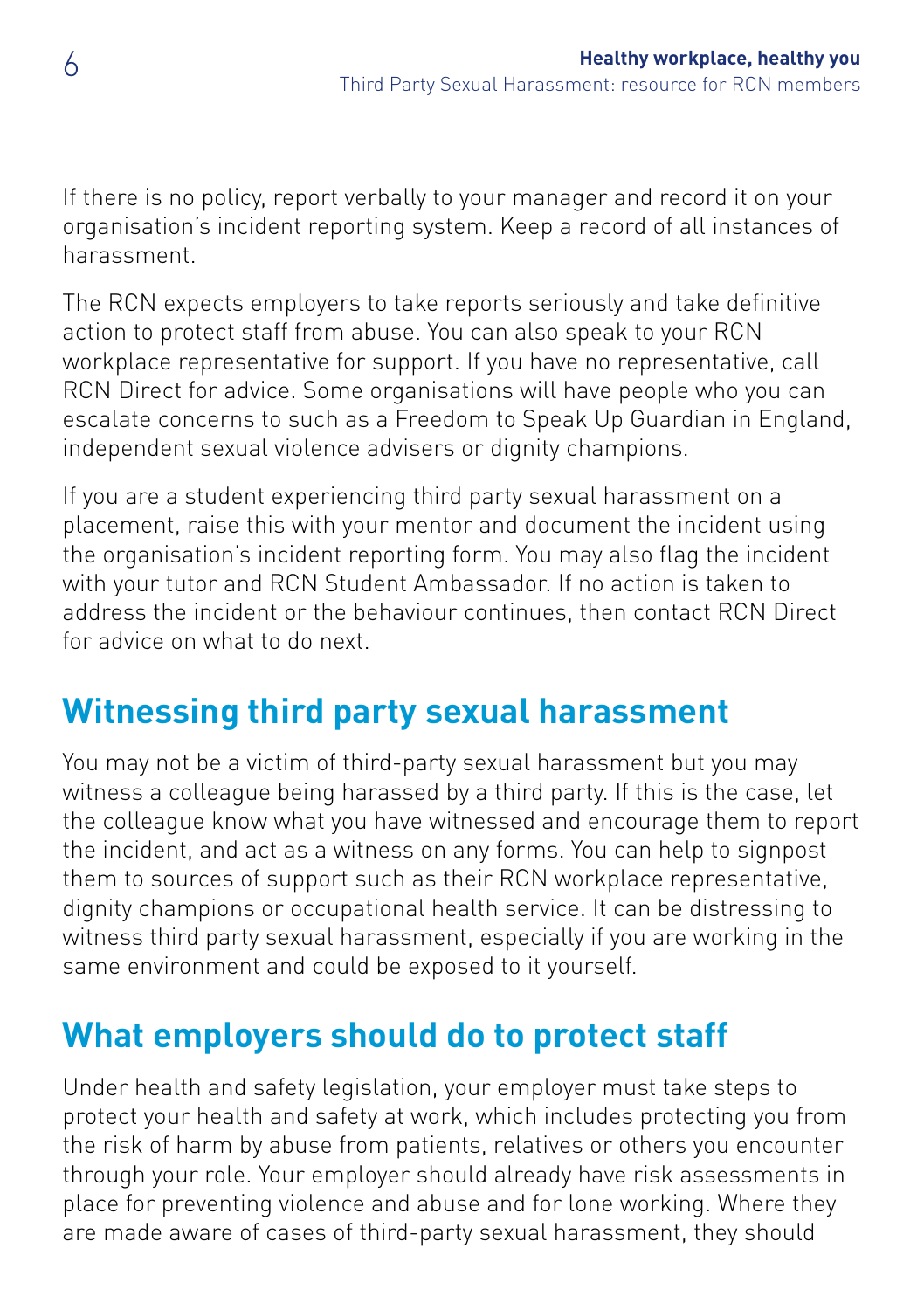<span id="page-6-0"></span>carry out a risk assessment and put steps in place to prevent reoccurrence. This may include re-siting care from home to a clinic or hospital building; providing lone worker alarm devices or doubling up on home visits; speaking to the perpetrator about their behaviour (e.g. a yellow/red card warning system) or, in cases where the patient has limited or no capacity, a review of their treatment and care.

Your employer should support you in reporting any incident of sexual assault or threats of sexual violence to the police.

You can experience third party harassment on several grounds including race or religious belief. The response by your employer should be the same regardless of the type of harassment.

Since October 2013, employers are no longer liable under the Equality Act 2010 for third-party harassment at work. This is under review by the Government. However, the Equality and Human Rights Commission advise that employers who do not take reasonable steps to prevent or respond to third party harassment may be liable under the Equality Act for indirect or direct discrimination. If you have concerns about the way your complaint of third-party harassment is handled, then contact RCN Direct.

#### **Further information and help**

RCN Direct on **0345 772 6100** or **[www.rcn.org.uk/get-help/rcn-advice](http://www.rcn.org.uk/get-help/rcn-advice)**

Equality and Human Rights Commission **<https://equalityhumanrights.com/en>**